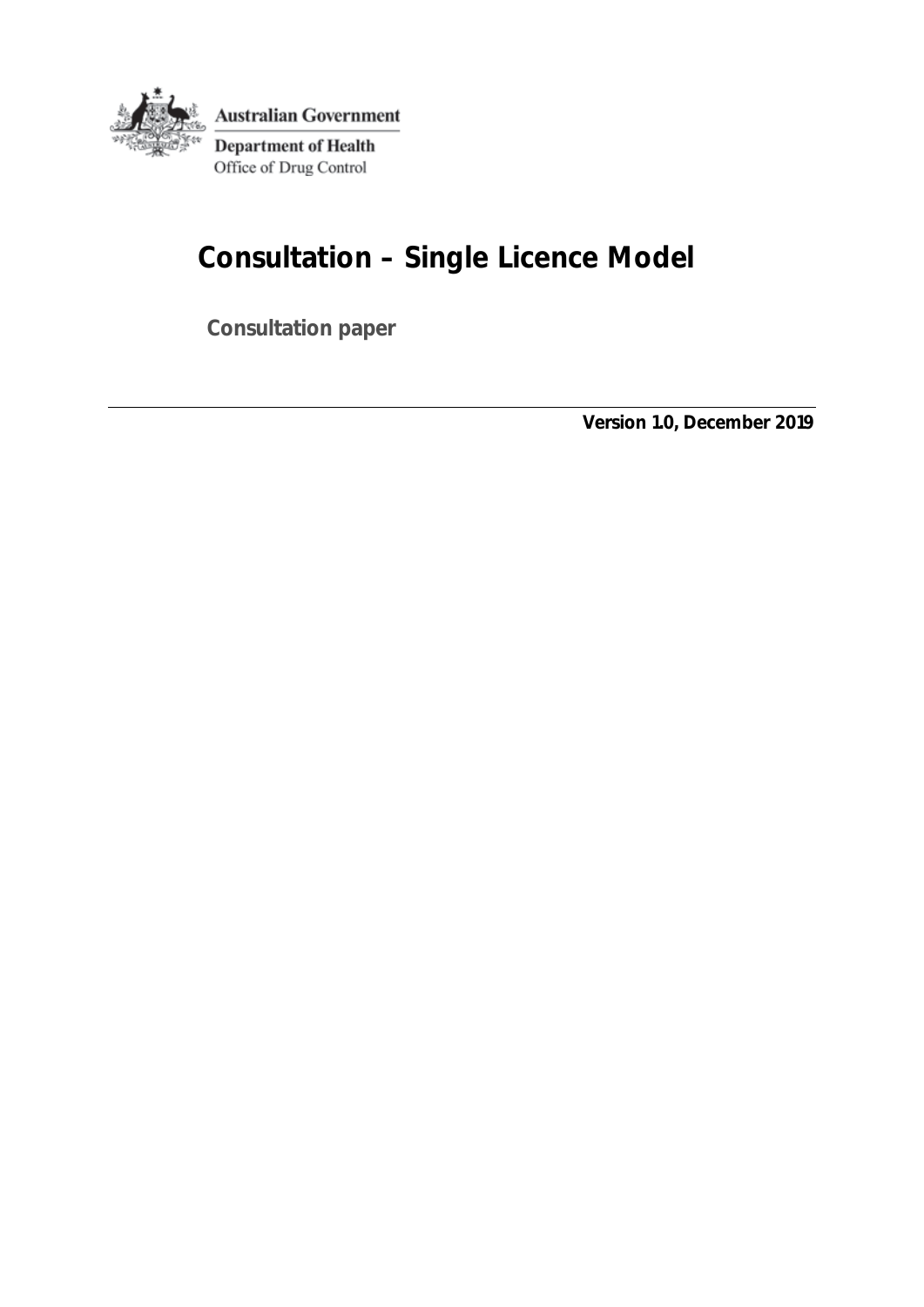#### *© Commonwealth of Australia*

#### **Ownership of intellectual property rights**

Unless otherwise noted, copyright (and any other intellectual property rights, if any) in this publication is owned by the Commonwealth of Australia (referred to as the Commonwealth).

#### **Creative Commons Licence**

All material in this publication is licensed under a Creative Commons Attribution 3.0 Australia Licence, save for images, content supplied by third parties, and the Commonwealth Coat of Arms.

Creative Commons Attribution 3.0 Australia Licence is a standard form licence agreement that allows you to copy, distribute, transmit and adapt this publication provided you attribute the work. A summary of the licence terms is available at

[creativecommons.org/licenses/by/3.0/au/deed.en.](http://creativecommons.org/licenses/by/3.0/au/deed.en) The full licence terms are available at [creativecommons.org/licenses/by/3.0/au/legalcode.](http://creativecommons.org/licenses/by/3.0/au/legalcode)

This publication (and any material sourced from it) should be attributed as: *[Section], [Date], Consultation – Single Licence Model - prepared for the Office of Drug Control, Canberra*.

Inquiries regarding the licence and any use of this document should be sent to: [dcs@odc.gov.au.](mailto:dcs@odc.gov.au)

#### **Office of Drug Control**

#### **Postal address:**

PO Box 100 Woden ACT 2606 Australia

#### **Switchboard:**

(02) 6289 1555

#### **Web:**

#### [odc.gov.au](https://www.odc.gov.au/)

The Australian Government acting through the Office of Drug Control has exercised due care and skill in the preparation and compilation of the information and data in this publication. Notwithstanding, the department, its employees and advisers disclaim all liability, including liability for negligence, for any loss, damage, injury, expense or cost incurred by any person as a result of accessing, using or relying upon any of the information or data in this publication to the maximum extent permitted by law.

#### **Confidentiality**

Submissions received in response to this consultation may be placed on the ODC's Internet site, unless marked confidential. Any confidential material contained within your submission should be provided under a separate cover and clearly marked "IN CONFIDENCE". Reasons for a claim to confidentiality must be included. For submissions made by individuals, all personal details, other than your name, will be removed from your submission before it is published on the ODC's Internet site. In addition, a list of parties making submissions will be published. If you do not wish to be identified with your submission you must specifically request this.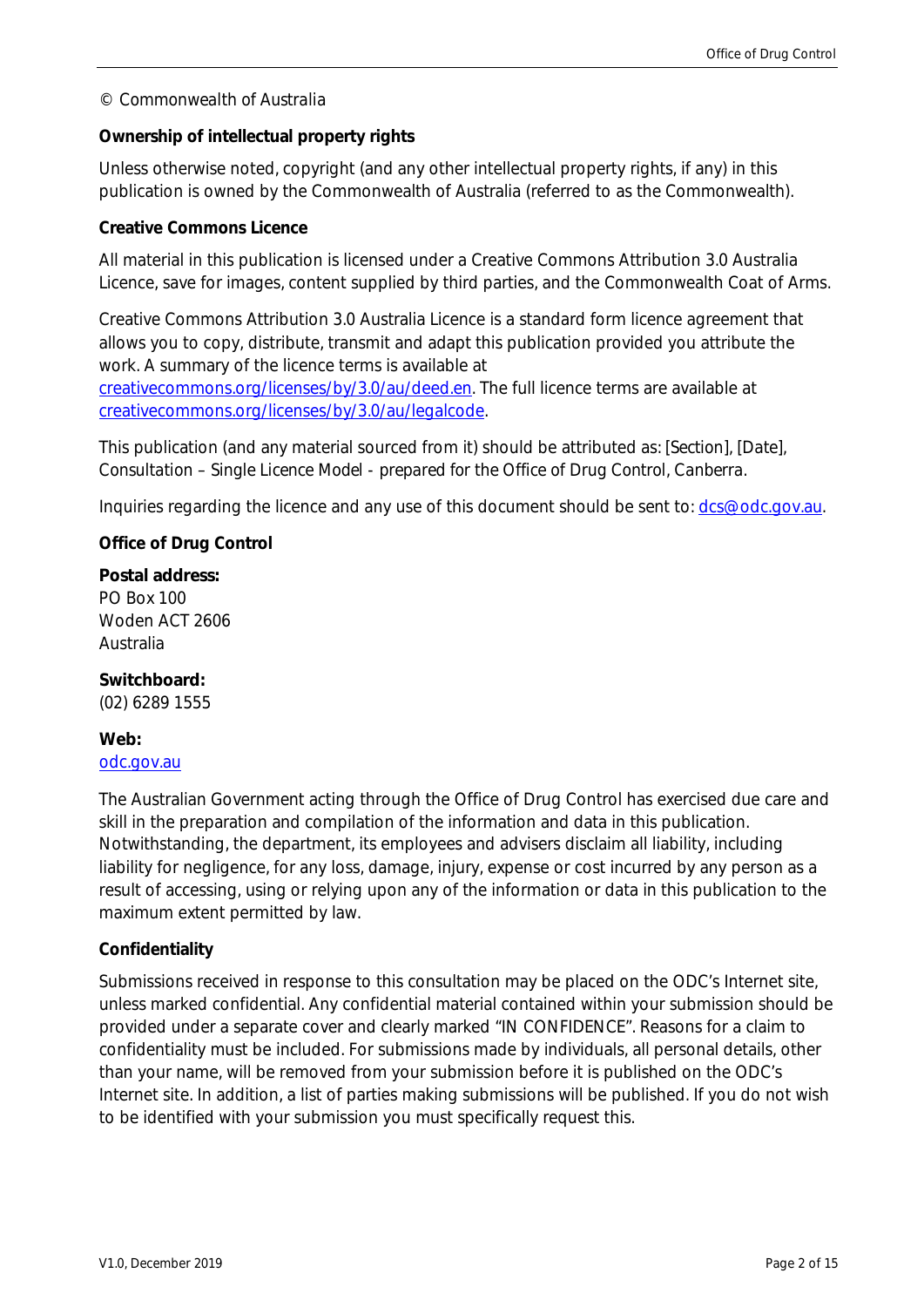# **Version control**

Updates to this document will occur automatically on the Office of Drug Control website and the revision table below will list the amendments as they are approved.

| Date             | <b>Version</b> | Amendments           | Approved by |
|------------------|----------------|----------------------|-------------|
| 13 December 2019 | 1.0            | Original publication | ODC.        |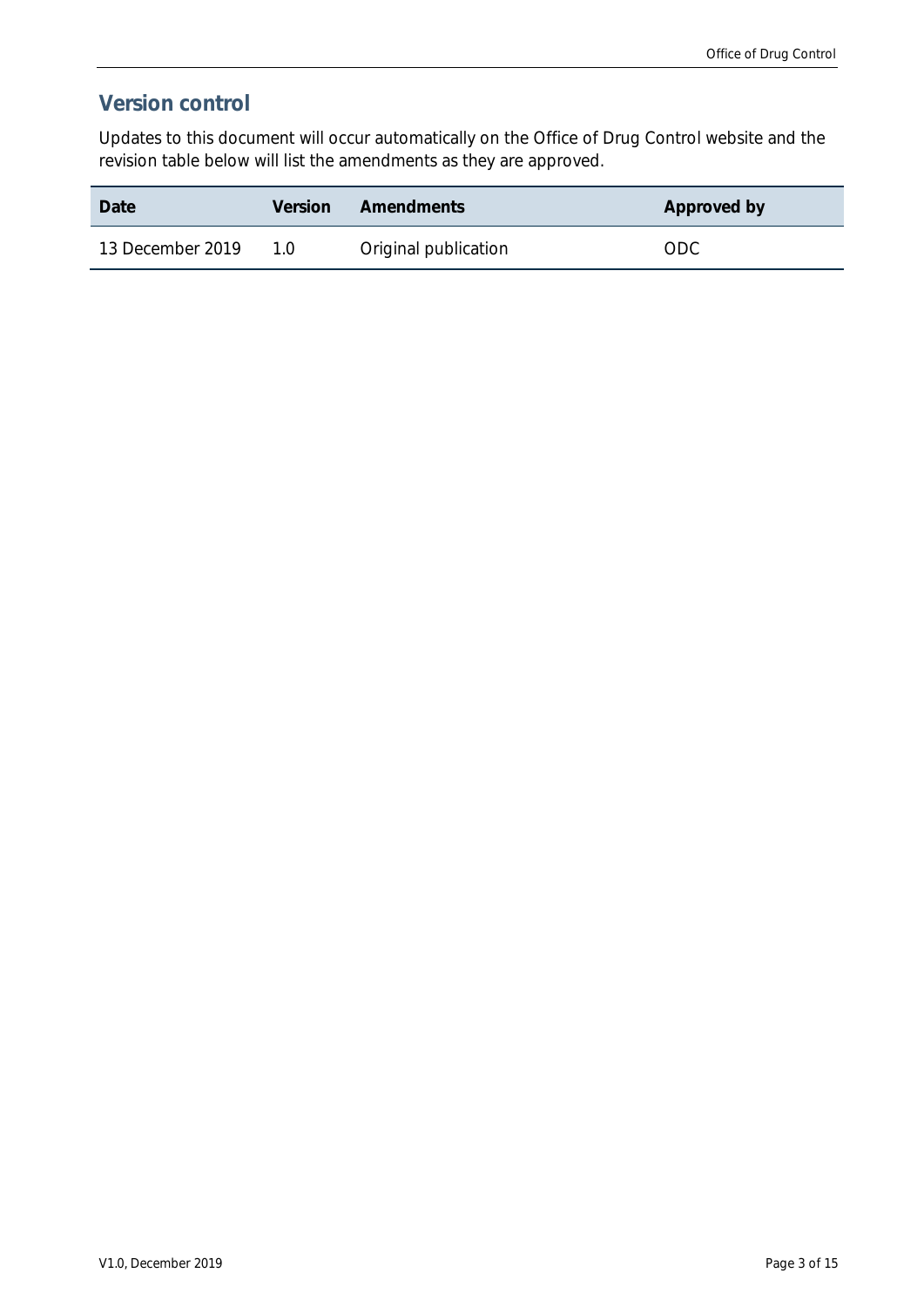# **Table of contents**

| Part 1 - Proposed single licence model - high level design__________________7        |  |
|--------------------------------------------------------------------------------------|--|
|                                                                                      |  |
|                                                                                      |  |
|                                                                                      |  |
| Amendments to definitions of primary activities__________________________________ 10 |  |
|                                                                                      |  |
| Part 2 – Reforms to the process of considering a licence application ________11      |  |
|                                                                                      |  |
|                                                                                      |  |
|                                                                                      |  |
| Matters that will remain similar to existing arrangements________________________ 13 |  |
|                                                                                      |  |
|                                                                                      |  |
|                                                                                      |  |
|                                                                                      |  |
|                                                                                      |  |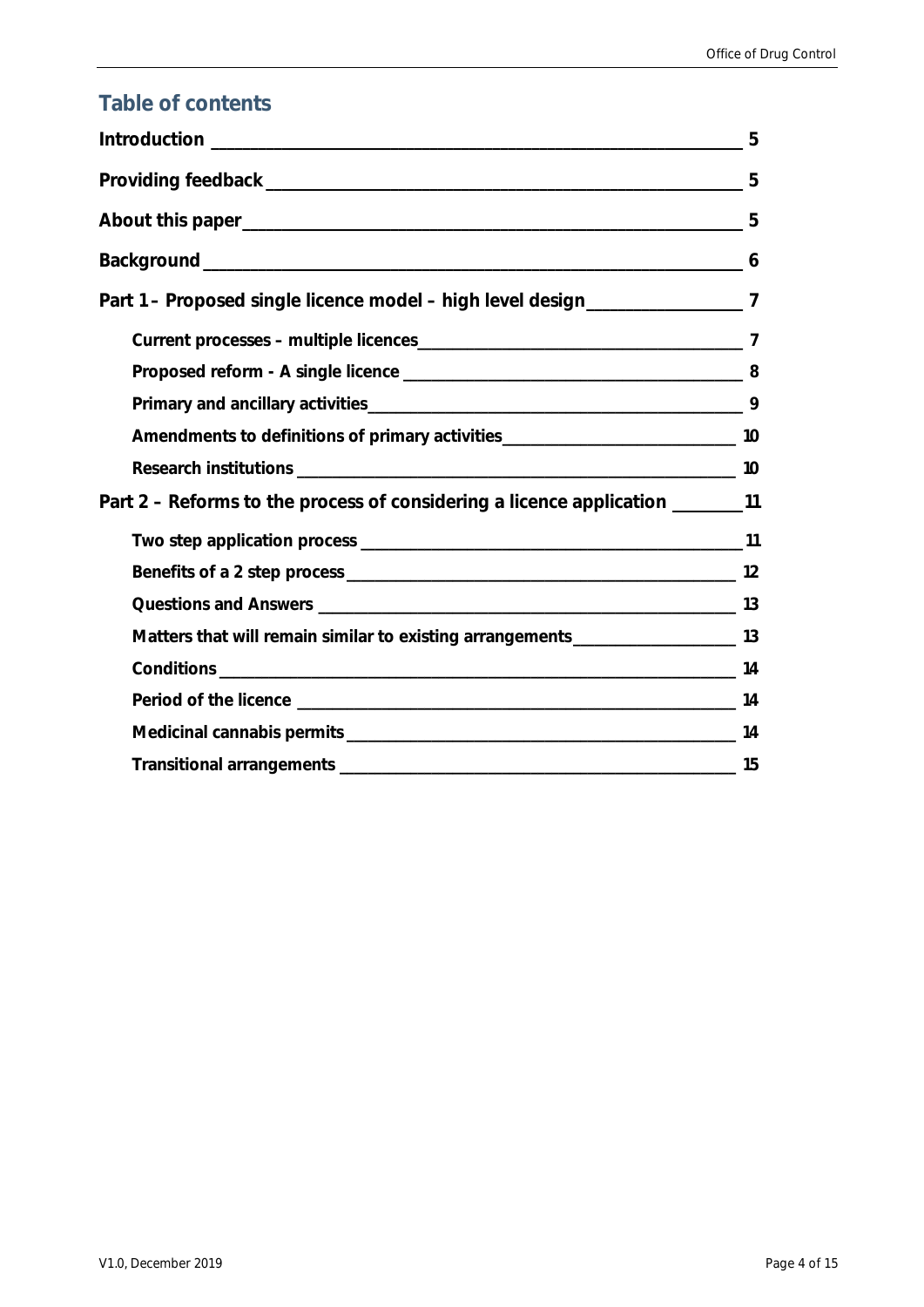### <span id="page-4-0"></span>**Introduction**

The Government proposes to implement a single medicinal cannabis licence under the *Narcotic Drugs Act 1967* (the Act) and other associated reforms to the licence application process. These amendments will bring into effect Recommendation 7 from the Review of the Narcotic Drugs Act (the Review).

**Subject to Government's final consideration, the precise terminology of the matters set out below in the legislation to be put to Parliament will be finalised during the legislative drafting process. We ask that you give us your feedback on the policy discussed below. Concepts will be explored further during consultation sessions (information on these sessions is outlined below).**

# <span id="page-4-1"></span>**Providing feedback**

The Office of Drug Control (ODC) will conduct further face to face consultations on the proposed reforms below – these sessions will provide an opportunity for the ODC to explain in more detail the proposed reforms. Feedback on the proposed amendments will also be sought at this time.

It is anticipated that forums will be held in Sydney, Melbourne and Brisbane in mid-late January 2020. Further information on these sessions will be published shortly.

Direct stakeholder feedback at these sessions is welcomed. However, if you are unable to attend these sessions and wish to lodge a written submission on this paper, please contact the ODC at [mcs@health.gov.au.](mailto:mcs@health.gov.au) 

# <span id="page-4-2"></span>**About this paper**

This paper is divided into two sections. Following a brief overview of the background, Part 1 will explain the high level design of the proposed single licence model. Part 2 will explain reforms relating to the process of applying for a medicinal cannabis licence.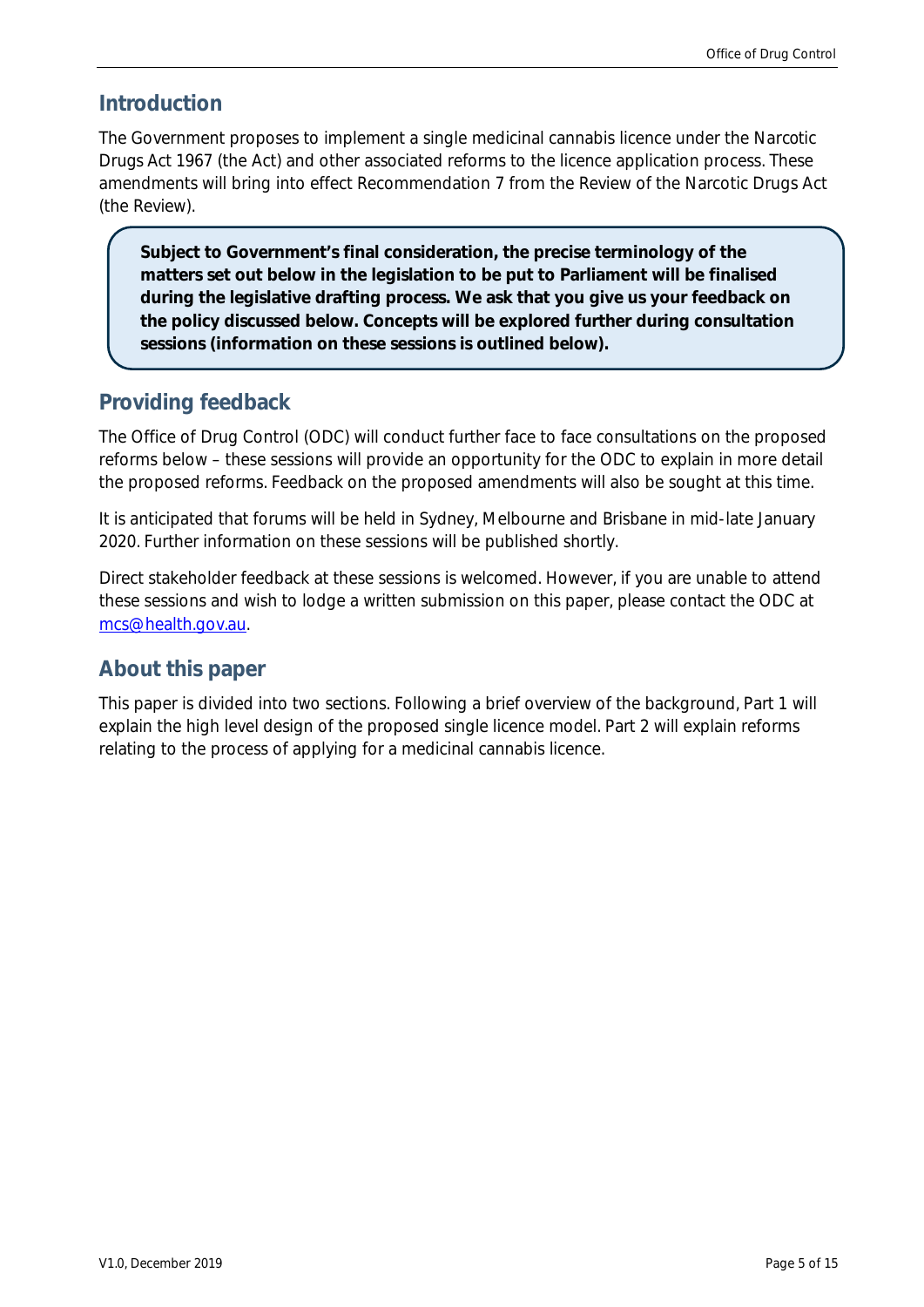## <span id="page-5-0"></span>**Background**

In 2019, Professor John McMillan AO undertook a Review of the *Narcotic Drugs Act 1967* (the Review) in accordance with section 26A of the Act. In conducting the Review, Professor Mc Millan engaged in an extensive public consultation process and also liaised directly with key stakeholders through the publication of a discussion paper which invited submissions.

The result of the Review was the publication of the Report on the Review into the *Narcotic Drugs Act 1967* (the Report), which was tabled in Parliament on 5 September 2019.

In the Report, Professor McMillan made 26 recommendations which have been accepted in principle by The Honourable Greg Hunt MP, Minister for Health.

The reform process has been undertaken in two stages. The regulation amendments for stage 1 of the reform process are set out in the *Narcotic Drugs Amendment (Review Recommendations) Regulations 2019*, which will commence on 1 January 2020. The specific amendments implement recommendations 2, 8 and 11 of the Review and involve revisions mostly aimed at simplifying the information provision requirements for a licence application and clarifying and aligning terminology with the Act. The *Narcotic Drugs Amendment (Review Recommendations) Regulations 2019* can be found at: [https://www.legislation.gov.au/Details/F2019L01485.](https://www.legislation.gov.au/Details/F2019L01485)

The second stage of the reforms are those changes that require amendments to the Act, which include but are not limited to, the implementation of a single medicinal cannabis licence.

This reform implements Recommendation 7 of the Report, which states:

*The* Narcotic Drugs Act 1967 *be amended to establish a new licence structure applying to medicinal cannabis products. The Narcotic Drugs Act 1967 should provide for the issue of a single licence to authorise all or some of cultivation, production, manufacture and research of such products.*

Detailed discussion related to this recommendation can be found in Chapter 6 of the Report [https://www.odc.gov.au/news-media/news/tabling-report-review-2016-medicinal-cannabis](https://www.odc.gov.au/news-media/news/tabling-report-review-2016-medicinal-cannabis-amendments-narcotic-drugs-act-1967)[amendments-narcotic-drugs-act-1967](https://www.odc.gov.au/news-media/news/tabling-report-review-2016-medicinal-cannabis-amendments-narcotic-drugs-act-1967) (p.p.56 -59).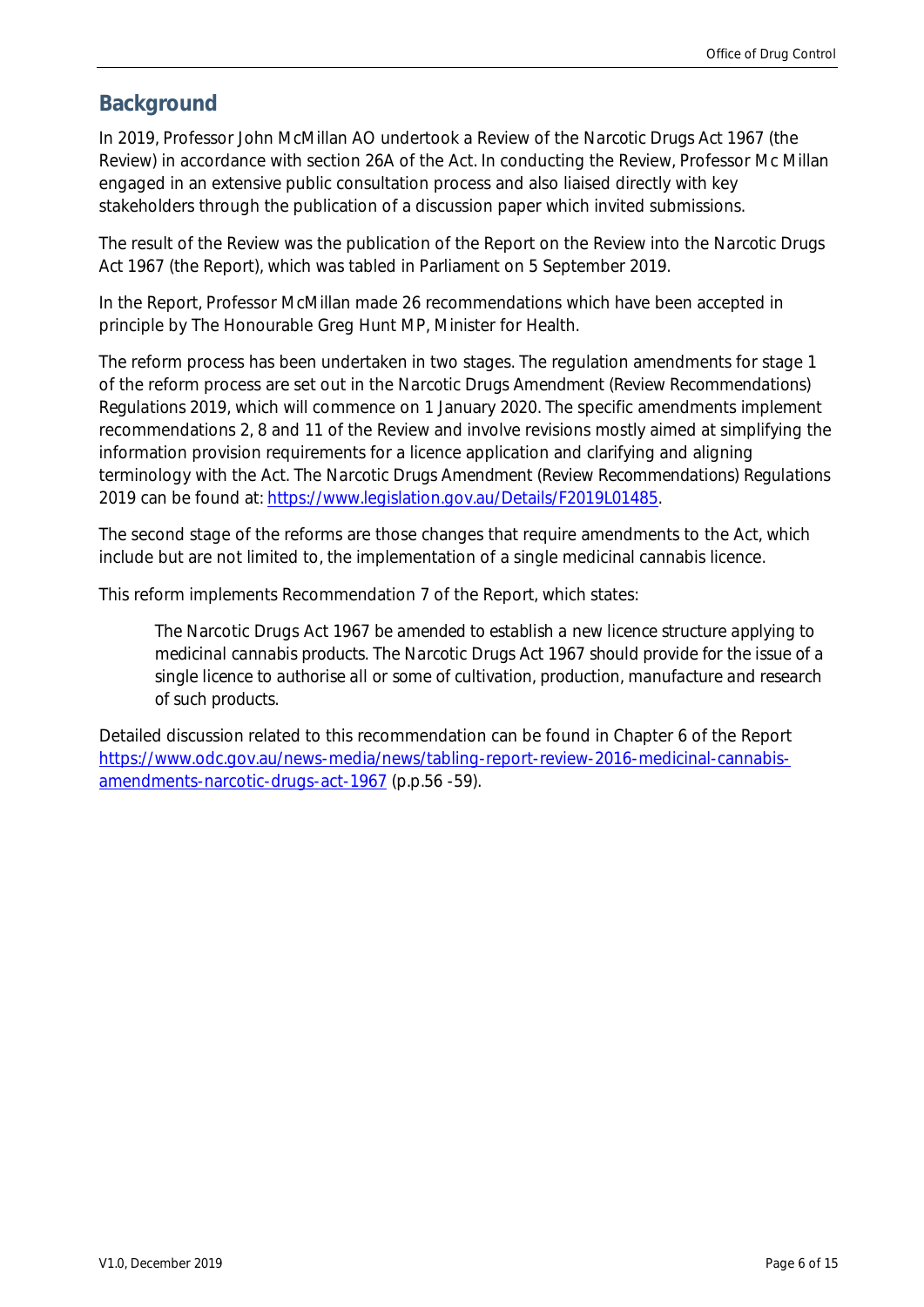# <span id="page-6-0"></span>**Part 1 – Proposed single licence model – high level design**

#### <span id="page-6-1"></span>**Current processes – multiple licences**

Presently, there are three different licences that can be granted under the Act:

- Medicinal cannabis licence and/or
- Cannabis research licence; and/or
- Manufacture licence.

Given the current three licence structure, an applicant may be required to submit three different applications in order to obtain a licence that authorises the activities associated with operating its business.

The Review found that applicants find this to be time consuming and required submission of duplicate information that must be provided with each application.

Discussion of the difficulties raised by the current three licence model is discussed further in the Report and is not repeated again here.



**Diagram 1: Current 3 licence structure**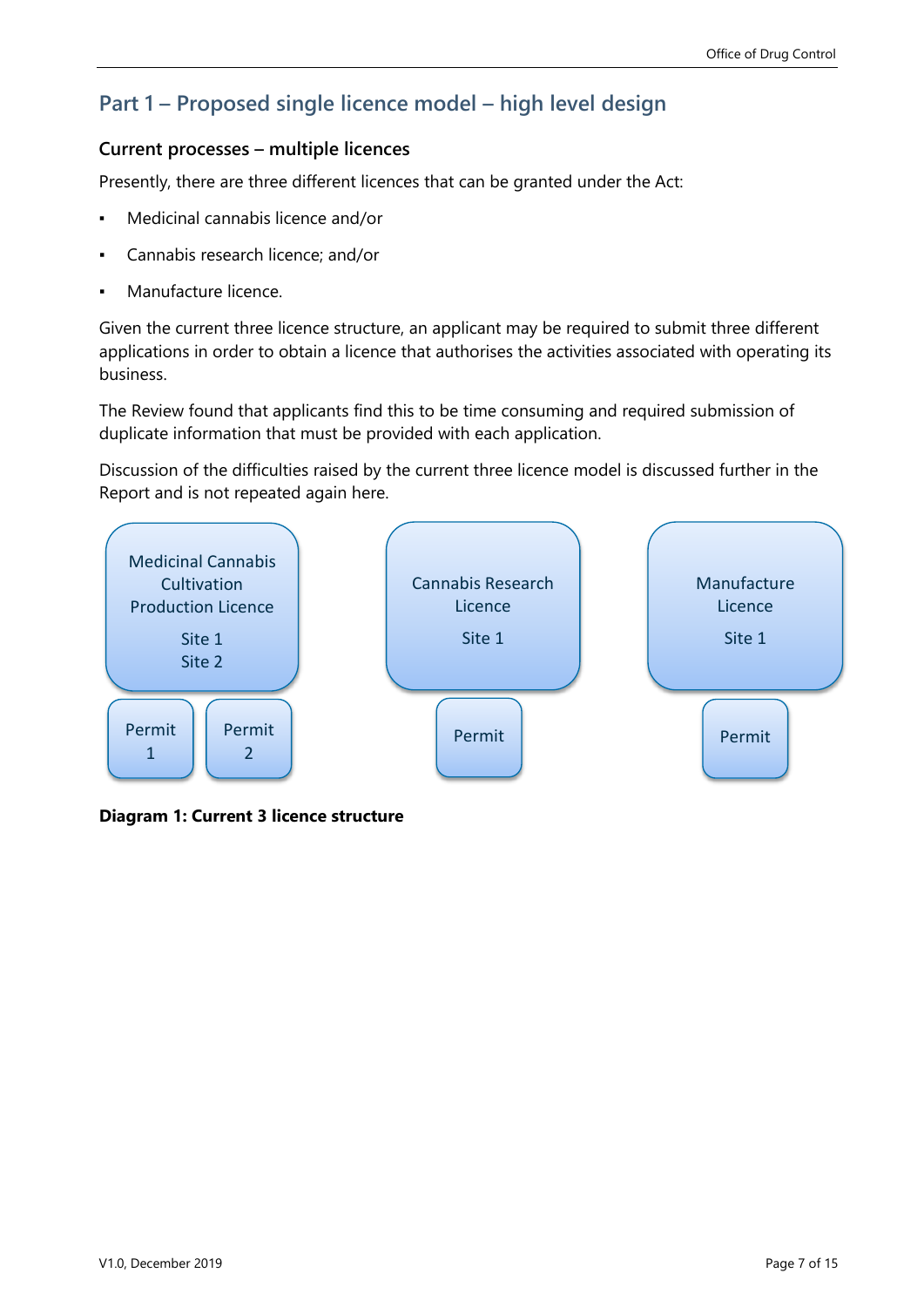

#### **Diagram 2: Proposed single licence structure, involving multiple sites**

#### <span id="page-7-0"></span>**Proposed reform - A single licence**

Recommendation 7 proposes there to be a single licence. However, given experience to date in the Australian medicinal cannabis industry, it is recognised that that some licensed entities may seek to have more than one site. It is envisaged that the single licence model should be flexible enough to accommodate licence holders with single sites, and those with broader interests and multiple sites.

The potential complexity raised by such a diverse industry can nevertheless be addressed in a single licence structure where the application, assessment process and licence itself can focus on issues relevant to the activities at a particular site and facility. It is therefore envisaged a licence will authorise an entity to undertake any one or more of the primary activities identified in recommendation 7, and also specify relevant ancillary activities and security arrangements for each site/facility in a schedule.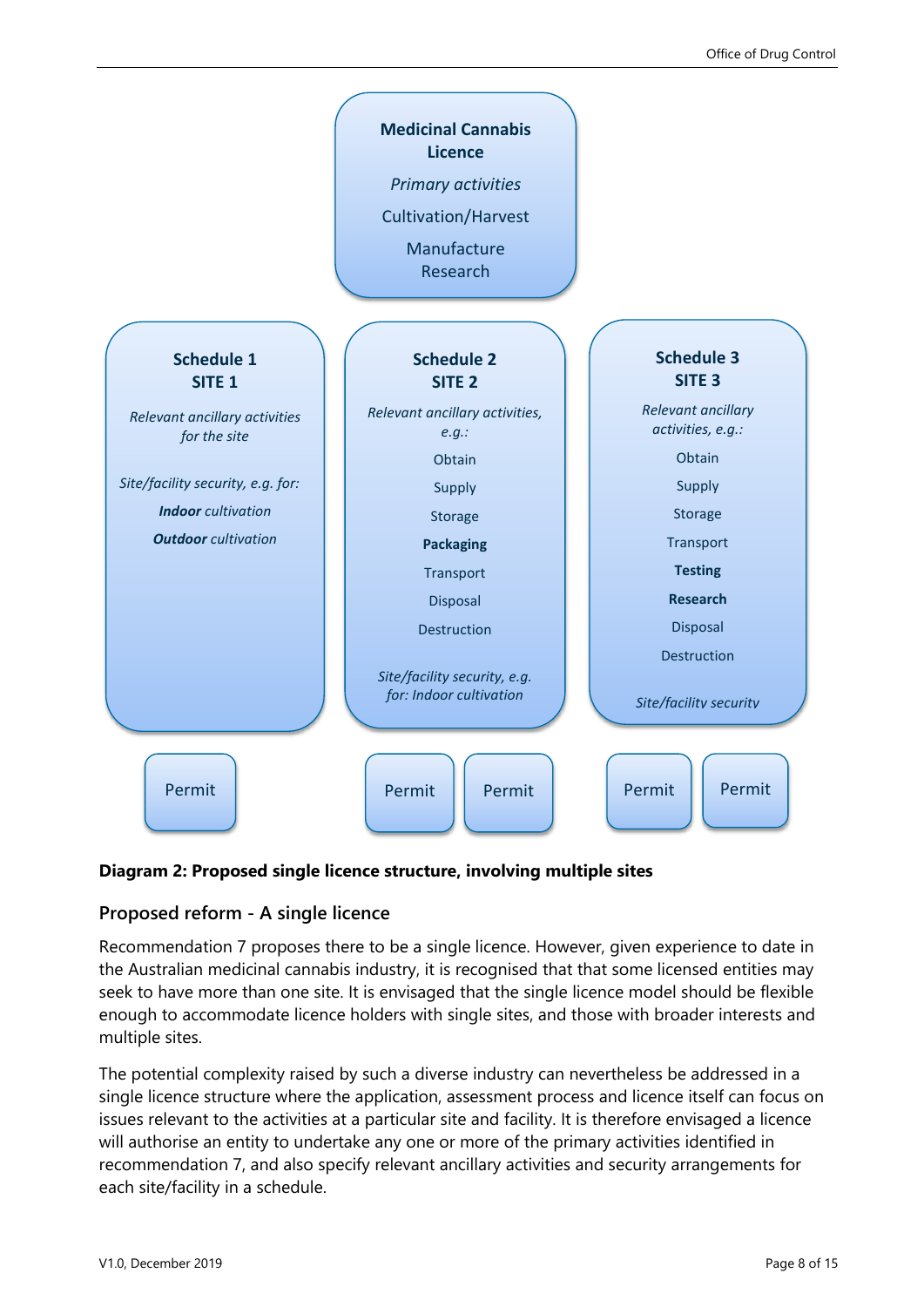It is proposed that there will be only one medicinal cannabis licence application form. The form will require applicants to specify the activities they propose to undertake in relation to cultivation and/or research and/or manufacture of medicinal cannabis. Please note, further information in regard to proposed reforms to the application process are explored below.

#### <span id="page-8-0"></span>**Primary and ancillary activities**

If a licence is granted it may authorise the licence holder to undertake some or all of the primary activities associated with a medicinal cannabis licence. Ancillary activities are those that support the conduct of the primary activities.

The present caution that a licence holder cannot carry out any of these activities without first obtaining a permit will remain.

The tables below list the primary and ancillary activities. However, the ODC will seek feedback on the practical application of these groupings during consultation sessions.

| <b>Primary activities</b>                              |
|--------------------------------------------------------|
| Cultivation of cannabis plants and harvest of cannabis |
| Manufacture of cannabis or cannabis resin into drugs   |
| Research relating to one or both of the above          |
| Other, where prescribed by regulation                  |

| <b>Ancillary activities</b>                           |
|-------------------------------------------------------|
| Obtain                                                |
| Supply                                                |
| Packaging                                             |
| Transport                                             |
| Storage                                               |
| Possession                                            |
| Control                                               |
| Disposal                                              |
| Destruction                                           |
| Testing                                               |
| Research (where the primary activity is not research) |
| Others, where prescribed by regulation                |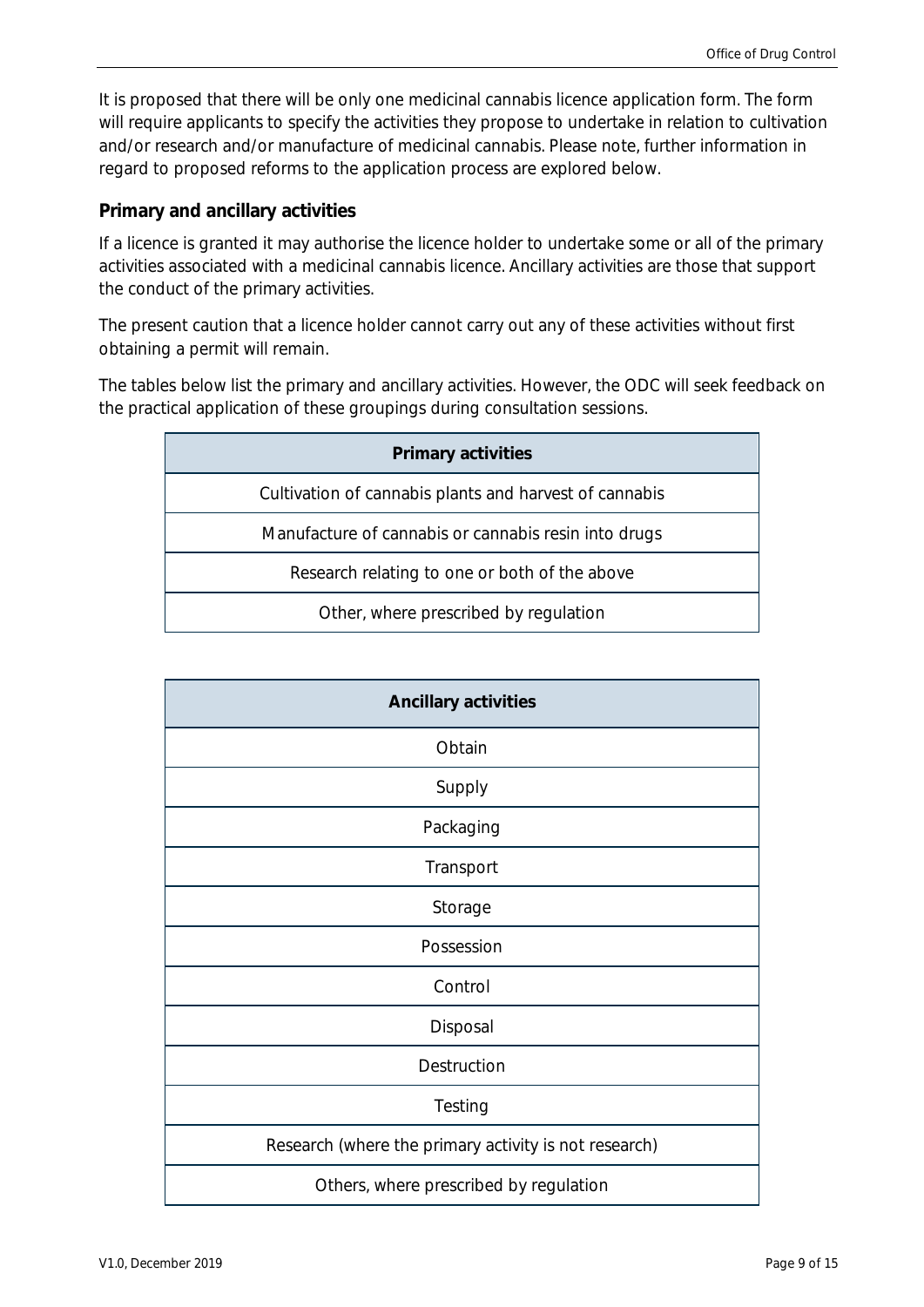## <span id="page-9-0"></span>**Amendments to definitions of primary activities**

It is proposed that the meaning of certain terms will be clarified within the Act. These terms are used to describe activities associated with primary and ancillary activities. Review of these terms also implements Recommendation 5 of the Review which assists in reflecting language used in the medicinal cannabis sector.

#### **Cultivation and Harvest**

*Cultivation* will be clarified to include *harvest*. Harvest will be defined as removal of cannabis flowers from the plant.

#### **Manufacture**

The definition of *manufacture* will align with the definition of that term in the Single Convention and will be extended to include all *production* activities that occur post-harvest. This will be inclusive of, but not limited to, activities such as dry ice extraction, alcohol or water baths and any other extraction method.

#### **Research**

It is anticipated that will be both a primary and an ancillary activity. Research could be a primary activity whereby the applicant seeks a licence for the purpose of undertaking research as it relates to the development of new strains of cannabis or to improve the yield of a cannabis crop by altering environmental factors. Research that is an ancillary activity could be research into the stability of a product, analysis of samples to determine the cannabinoid levels of the plant or product development.

#### <span id="page-9-1"></span>**Research institutions**

We note that research institutions undertaking scientific research into cannabis undertake the same primary activities (e.g. cultivation/harvest and/or manufacture) and most of the same ancillary activities (e.g. obtain, supply, transport, storage, waste disposal etc.) as other licence holders who are commercial entities. Additionally, they may undertake additional ancillary activities (e.g. testing).

However, a key difference between research institutions and other licensed entities is often that the volumes of cannabis to be handled/managed at the facility are smaller.

Consideration is therefore being given by the ODC to the risks to be managed by regulating such entities, for example the appropriate level of information required in a licence application where the primary activity under the licence is only research, the risks of diversion where small volumes are involved, and ongoing compliance monitoring and enforcement considerations.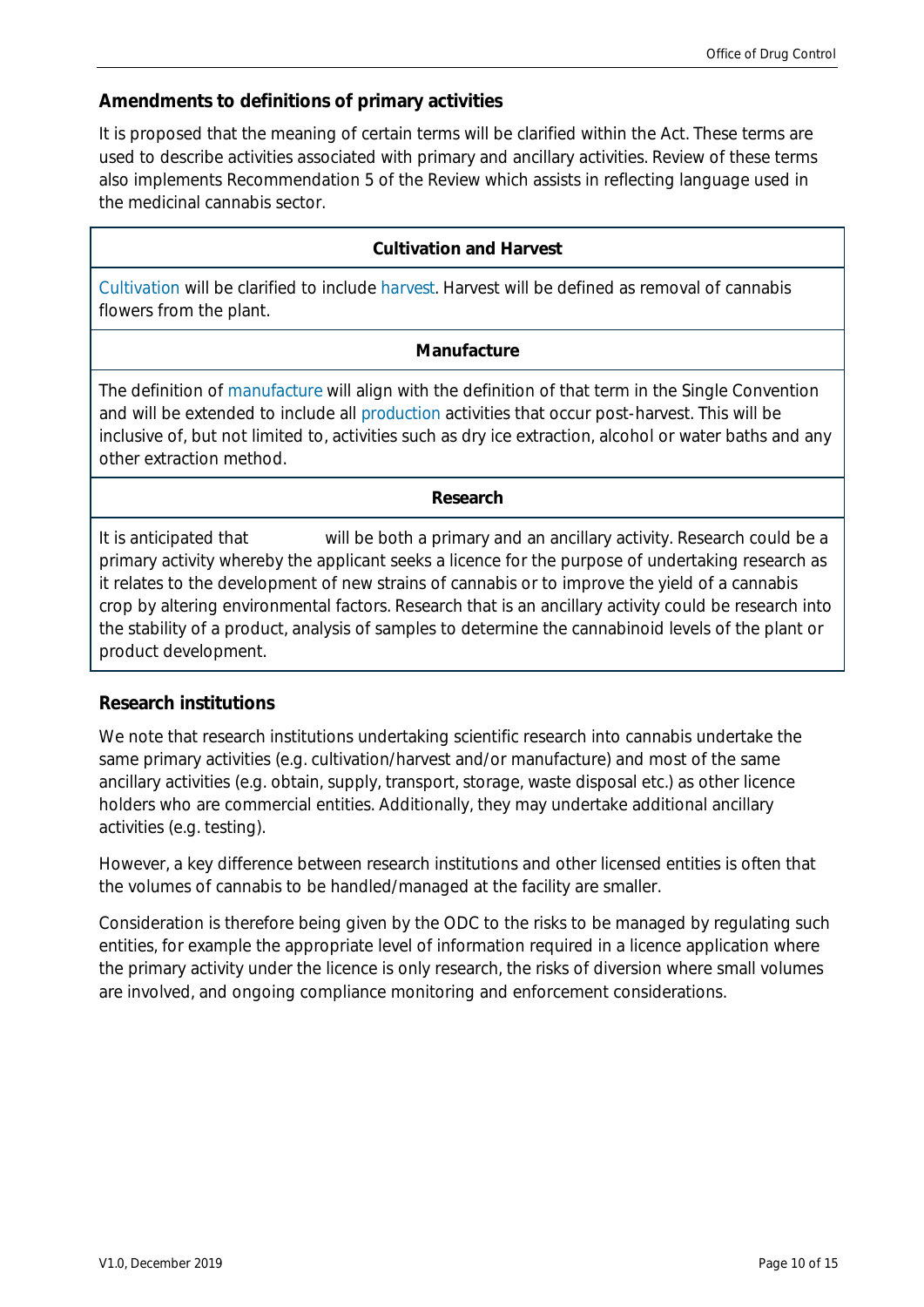# <span id="page-10-0"></span>**Part 2 – Reforms to the process of considering a licence application**

In progressing the single medicinal cannabis licence model, the ODC identified a number of processes in the existing licence application framework that could be enhanced. This part of the paper proposes a number of changes that expand upon the scope of Recommendation 7 of the Report.

### <span id="page-10-1"></span>**Two step application process**

Generally, medicinal cannabis industry participants begin construction of the relevant facilities after a licence has been granted. This is because the grant of the licence is critical to the financier's decision. As the information provided at the licence application assessment stage often does not reflect the final circumstances for an applicant following renting or construction and commissioning of a site, the licence requires variation, and the ODC must reassess key information before a permit can be granted. As a practical matter there is some not inconsiderable 'back and forth' between the licence holder and the Secretary to finalise the required variation and permits. There is an opportunity to introduce efficiencies.

To address these difficulties, it is proposed that the assessment of a medicinal cannabis licence application will occur in 2 steps. The information that is considered in each step is will not differ significantly to current requirements for a licence application, rather, it has been separated into 2 steps.

Accordingly, the preference is to provide for there to be separate consideration of the suitability criteria and the location-specific criteria through a two stage process, which would:

- minimise the possibility of applying an evaluation and risk assessment of obsolete or incorrect data, ensuring the integrity of the licensing scheme;
- reduce duplication of effort involved in making an application for a licence (including the application for a variation) as well as considering whether to approve the licence and the variation authorising the subsequent construction of the facilities; and
- ensure that the Secretary has express statutory authority to carry out the separate processes.

**Work on key concepts and terminology will be progressed throughout the drafting process. Further details on the proposed approach will be provided at the consultation sessions.**

**STEP 1** of the application would include assessment of:

- a. whether the applicant is a 'fit and proper' person<sup>1</sup>
- b. the consistency of the proposed activities with the Single Convention,
- c. whether the proposal meets applicable standards
- d. whether required fees have been paid
- e. if the information is correct and accurate, and
- f. that all required information has been provided including that the site has been selected (eligibilitycriteria).

 $\ddot{\phantom{a}}$ 

<sup>&</sup>lt;sup>1</sup> The requirements for a 'fit and proper person' will remain as provided for by Part 2 of Chapter 1 of the ND Act.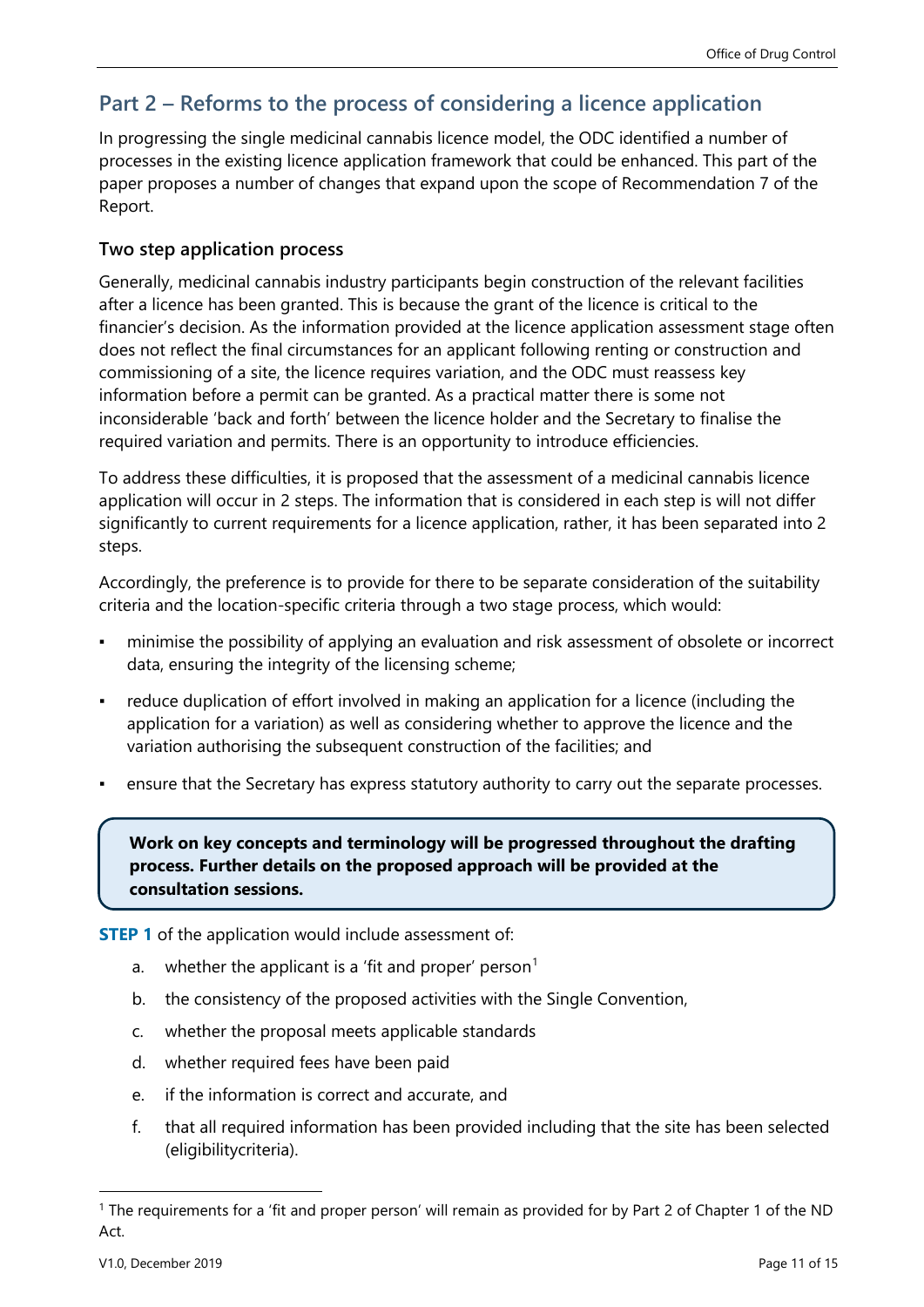A decision to refuse may be made at Step 1. This would allow the ODC to eliminate applications on the basis of eligibility before moving on to the more detailed assessment of security in step 2.

**STEP 2** would only commence once the site and/or facilities have been constructed and can be inspected by the ODC. Step 2 would include assessment of the following:

- a. whether the applicant has taken all relevant measures to ensure the physical security of cannabis plants, cannabis, cannabis resin, extracts and drugs derived from cannabis, and
- b. that the location, facilities and / or security arrangements at the land, premises or facilities are appropriate
- c. the outcomes of a site inspection.

Step 2 would require the presentation of site and floor plans, a description of the security arrangements in place and relevant standard operating procedures to the ODC. Once Step 2 is finalised the licence holder can apply for a permit.

Particular requirements will apply in circumstances where the applicant chooses not to give information required to be considered at stage 2 when making its application for stage 1. It is intended that there will be a maximum period of time between the ODC's assessment and approval of step 1 (re eligibility matters), and the time when the applicant is required to give information relevant to step 2 (re location specific matters). Failure to give this information within the prescribed timeframe will have the effect that the licensing process cannot proceed. If the applicant wants to proceed with the primary activities it will have to make a fresh application for a licence. The ODC is seeking feedback on what a reasonable timeframe would be, with initial consideration being a 2 year period is suitable.

This approach seeks to:

- a. ameliorate the risk of the information provided at step 1 of the application becoming obsolete;
- b. prevent the speculative entry into the medicinal cannabis scheme by those without a genuine interest and plan to undertake authorised activities; and
- c. provides an incentive for industry participants to progress the construction of a facility within a reasonable time frame.

Nothing in the granting of a licence is to preclude the Secretary from having regard to changes in the applicant's circumstances that may affect the Secretary being satisfied that it is a fit and proper person for a medicinal cannabis licence while the licence is in force.

#### <span id="page-11-0"></span>**Benefits of a 2 step process**

The 2 step process will reduce the regulatory burden on applicants and allow the ODC, by reducing the required effort to revisit an applicant's circumstances, to redirect its resources and achieve efficiencies in the time taken to process an application for a licence. This may be further enhanced by the removal of the requirement for a licence holder to reapply for or a renew a licence (see discussion below on licence periods).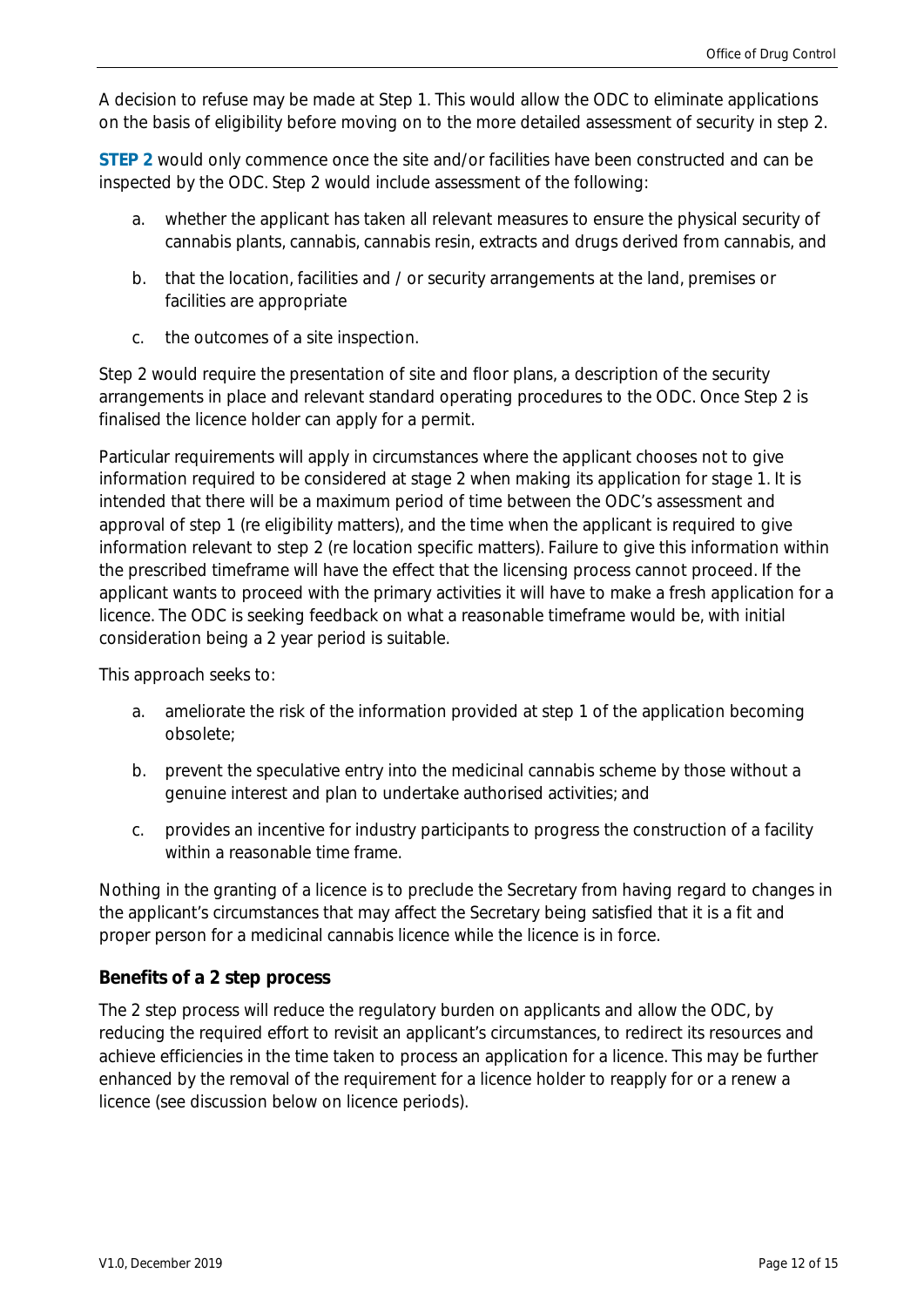#### <span id="page-12-0"></span>**Questions and Answers**

▪ Will I receive a licence during step 1 or step 2?

The precise name of the authorisation that you will be given if the ODC approves your application at stage 1 is still to be finalised. One possibility is that it will be called an eligibility assessment. The intention is to make it clear that the applicant has been approved at stage 1 so as to enable the applicant to finalise its financial arrangements with its financiers. It would be useful to hear from you whether one term or another would work better. Ultimately, at stage 2, an approval will bear the name licence.

How long do I have after I have received an approval at stage 1 before I must submit information to complete step 2 of the application process?

Two years however the ODC seeks feedback in relation to this timeframe

Can I apply for stages 1 and 2 at the same time?

Yes

Did the ODC consider other options in relation to Recommendation 7?

Yes, a model requiring that an application could only be made if the applicant had both selected a site and constructed facility was initially considered. But progressing with this model seemed unnecessary noting the proposal above that applicants can submit information relevant to stages 1 and 2 together.

#### <span id="page-12-1"></span>**Matters that will remain similar to existing arrangements**

Subject to the approach to managing the two stage process (and any amendments to implement other recommendations from the Report), it is proposed to maintain the same or broadly similar arrangements as currently apply under the Act for:

- the circumstances in which the Secretary must refuse to grant a medicinal cannabis licence (see e.g. s 8H and extend this to cover manufacturing)
- the exceptions to the circumstances in which the Secretary must refuse to grant a medicinal licence (see eg s 8J and extend this to cover manufacturing)
- the power for the Secretary to impose conditions in granting a medicinal cannabis licence (see s 8K)
- the requirement for the Secretary to notify an applicant of decision (see s 8L)
- the matters to be specified in a licence (see s 8M)
- variations to a medicinal cannabis licence and permits that apply to cannabis licences and permits (see ss 10M and 10N)<sup>2</sup>
- revocation of a medicinal cannabis licence or permit (see ss 10P and  $11$ )<sup>3</sup>
- surrender of a medicinal cannabis licence or permit (see s 11A)
- unauthorised activities (including breach of conditions in a medicinal cannabis licence) (see ss 11B-11E).

 $\ddot{\phantom{a}}$ 

<sup>2</sup> Amendments to s 10M are proposed to implement recommendation 12.

<sup>&</sup>lt;sup>3</sup> Amendments to s 10P are proposed to implement recommendation 19.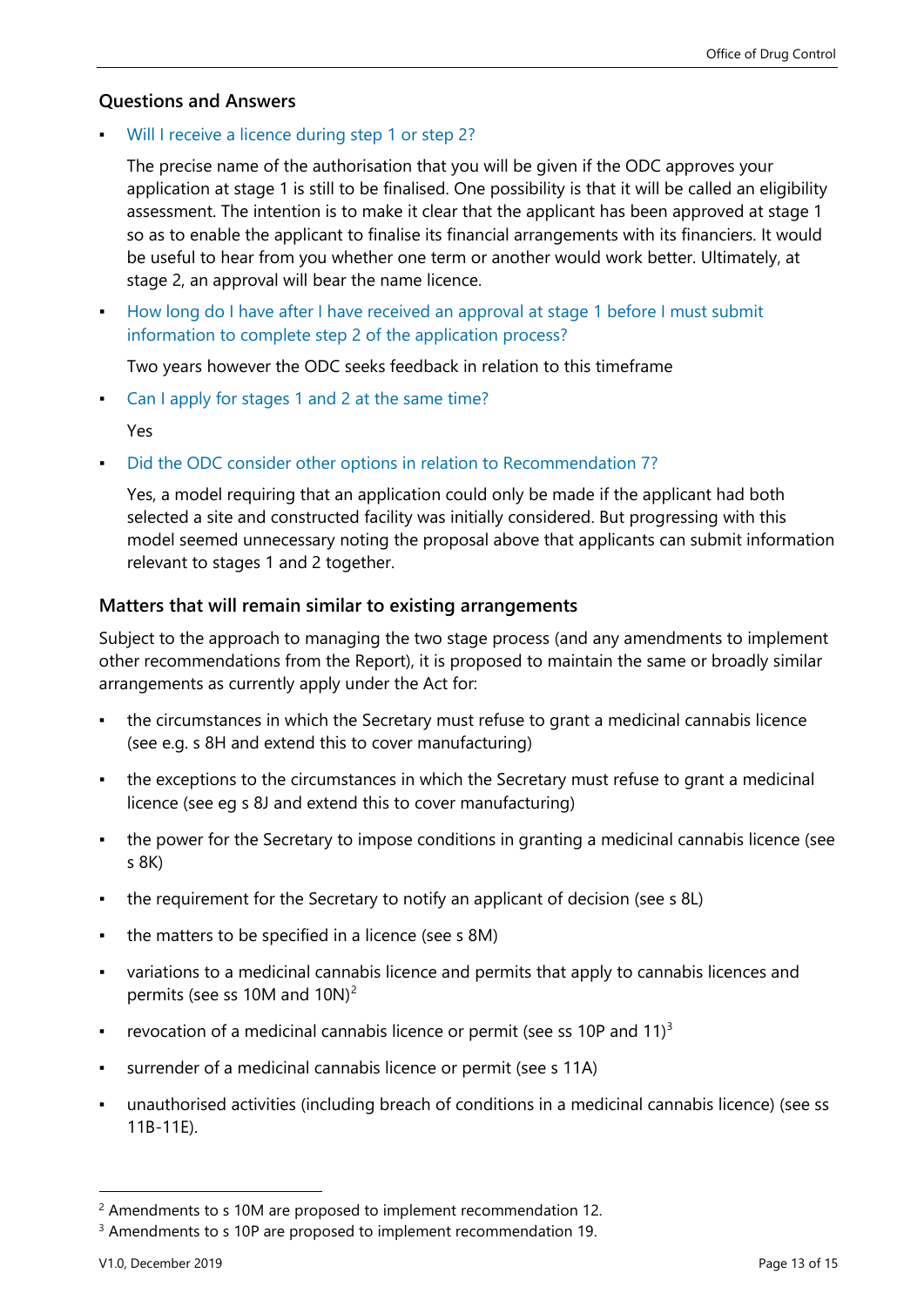#### <span id="page-13-0"></span>**Conditions**

It is proposed to maintain the existing power for the Secretary to impose conditions in granting a medicinal cannabis licence (see s 8K).

It is also proposed to maintain a range of appropriate prescribed/statutory conditions on licences in the Act and Narcotic Drugs Regulation 2016 (the Regulation).

However, the precise nature and scope of conditions to be prescribed or imposed will be considered in light of the implementation of recommendation 13 of the Report, which will involve reviewing the standard licence conditions that are imposed on licences to ensure that conditions are not imposed unnecessarly and that conditions are appropriately framed. Further information on licence conditions will be provided at the consultation forums.

#### <span id="page-13-1"></span>**Period of the licence**

The Report includes a recommendation that the Act be amended so that licences are issued for a maximum 5 year term, and a licence holder may apply for renewal of the licence at the expiration of that licence term in accordance with the Regulation (see recommendation 10). The ODC is interested in stakeholder feedback on the recommended 5 year term, or whether a perpetual licence would be preferable for medicinal cannabis licences, subject of course to a sufficiently robust compliance and enforcement framework which includes appropriately framed suspension and revocation powers. The ODC notes that licences or authorisations have effect perpetually in other Commonwealth regulatory contexts, including under the *Therapeutic Goods Act 1989*. Feedback on licence periods will therefore be a topic for discussion at the stakeholder forums in January 2020.

#### <span id="page-13-2"></span>**Medicinal cannabis permits**

**It is expected that arrangements for permits will remain similar to the existing arrangements. This is reflected in the discussion on permits below. Permit arrangements will require review, and could change, once the single licence model is finalised. Further details about permits will be provided at the consultations.**

It is proposed to maintain the same approach for **granting a medicinal cannabis permit** under the existing Act (see ss 8P-9A), including:

- a holder of a medicinal cannabis licence may apply for a medicinal cannabis permit in relation to activities authorised in the medicinal cannabis licence (see s 8P).
- the Secretary must make a decision on an application for a medicinal cannabis permit (see s 9).
- if the Secretary decides to grant a permit, the Secretary must notify the applicant in line (see s 9A).

In relation to the **matters that are to be included in a permit**, it is proposed to maintain the same approach as for a manufacturing permit under the existing ND Act (see s 12C), as this covers matters that are common to each of the permits issued under the 3 existing licences. Additional matters that are currently prescribed for a medicinal cannabis permit (s 9B(1)) or for a cannabis research permit (s 10A(1)) will instead be specified in the Regulation.